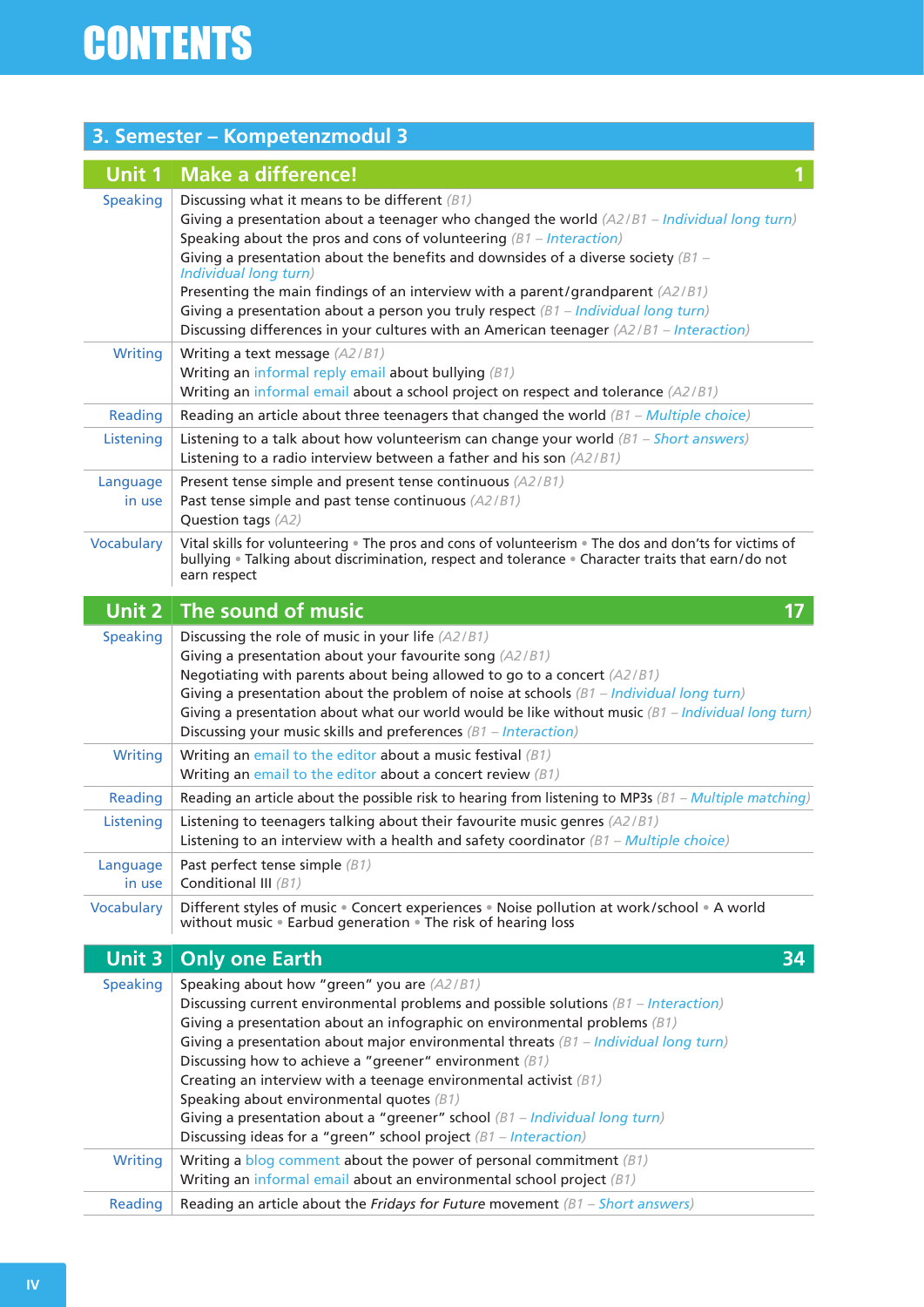

| Listening          | Listening to different people giving advice on environmental protection (A2/B1)<br>Listening to an interview with four teenage environmental activists $(B1 - Multiple matching)$                                                                                                                                                                                                                                                                                                                                                                                                                                                                                                                                                                                                                                                                                                                 |
|--------------------|---------------------------------------------------------------------------------------------------------------------------------------------------------------------------------------------------------------------------------------------------------------------------------------------------------------------------------------------------------------------------------------------------------------------------------------------------------------------------------------------------------------------------------------------------------------------------------------------------------------------------------------------------------------------------------------------------------------------------------------------------------------------------------------------------------------------------------------------------------------------------------------------------|
| Language<br>in use | Expressing future (will-future, going to-future, present tense simple, present tense continuous)<br>(B1)<br>speak/talk/tell/say $(B1)$                                                                                                                                                                                                                                                                                                                                                                                                                                                                                                                                                                                                                                                                                                                                                            |
| Vocabulary         | Major environmental threats and possible solutions . Environmental activism . Protecting the<br>environment • My carbon footprint • Environmental protection in schools                                                                                                                                                                                                                                                                                                                                                                                                                                                                                                                                                                                                                                                                                                                           |
| Unit 4             | 50<br><b>Ready to quit</b>                                                                                                                                                                                                                                                                                                                                                                                                                                                                                                                                                                                                                                                                                                                                                                                                                                                                        |
| <b>Speaking</b>    | Speaking about different types of addiction (A2/B1)<br>Giving a presentation about addictions among teenagers $(B1 - Individual long turn)$<br>Giving a talk about what you would do if you could never use the Internet again $(B1)$<br>Talking about teenagers' attitudes towards technological devices (A2/B1)<br>Discussing teens' screen time routines $(B1 - Interation)$<br>Talking about a film/series/book about addiction $(B1)$<br>Giving a presentation about teenagers' consumer habits $(B1 - Individual long turn)$<br>Discussing the difficulty of getting rid of an addiction $(B1)$<br>Creating telephone conversations on the problems of addiction (A2/B1)                                                                                                                                                                                                                    |
| <b>Writing</b>     | Writing a blog entry about how addictions affect young people's lives $(B1)$<br>Writing a blog entry about something you have been doing excessively and have now managed<br>to stop $(B1)$                                                                                                                                                                                                                                                                                                                                                                                                                                                                                                                                                                                                                                                                                                       |
| Reading            | Reading an article about the physical and psychological consequences of video gaming and social<br>media for teens $(B1 - True / False)$                                                                                                                                                                                                                                                                                                                                                                                                                                                                                                                                                                                                                                                                                                                                                          |
| Listening          | Listening to four telephone conversations about problems with addictions (A2/B1)<br>Listening to an interview about why teenagers are most prone to addiction $(\beta 1 - Short\ answers)$                                                                                                                                                                                                                                                                                                                                                                                                                                                                                                                                                                                                                                                                                                        |
| Language<br>in use | Modal verbs (may/might/could) (B1)<br>Phrasal verbs $(B1)$                                                                                                                                                                                                                                                                                                                                                                                                                                                                                                                                                                                                                                                                                                                                                                                                                                        |
|                    |                                                                                                                                                                                                                                                                                                                                                                                                                                                                                                                                                                                                                                                                                                                                                                                                                                                                                                   |
| Vocabulary         | Types of addiction . Reasons for and consequences of addictions . Risks and dangers of different<br>addictions • Protecting teens from addiction • Overcoming an addiction                                                                                                                                                                                                                                                                                                                                                                                                                                                                                                                                                                                                                                                                                                                        |
| <b>Unit 5</b>      | The joy of diversity<br>67                                                                                                                                                                                                                                                                                                                                                                                                                                                                                                                                                                                                                                                                                                                                                                                                                                                                        |
| <b>Speaking</b>    | Speaking about living with people from different countries (A2/B1)<br>Discussing problems with your host family (A2/B1)<br>Giving a presentation about your gap year experiences $(B1 - Individual long turn)$<br>Discussing the dos, don'ts and benefits of doing an internship abroad $(B1 - Interation)$<br>Giving advice on how to behave appropriately in Austria $(B1)$<br>Presenting a promotional video about Austria (B1)<br>Speaking about a quote on cultural diversity $(B1)$<br>Talking about a language you find very interesting $(B1)$<br>Comparing and contrasting two different countries $(B1 - Individual long turn)$<br>Discussing what you would miss most if you had to leave Austria for some time (A2/B1)<br>Creating an interview about refugees and migration $(B1)$<br>Discussing the importance of English on the international job market $(\beta 1 - Interaction)$ |
| <b>Writing</b>     | Writing an informal reply email to an exchange student from Brazil (B1)                                                                                                                                                                                                                                                                                                                                                                                                                                                                                                                                                                                                                                                                                                                                                                                                                           |
| Reading            | Writing a blog comment about tolerance in today's globalised world (B1)<br>Reading an article about a teen refugee from Syria $(B1 - \text{Multiple choice})$                                                                                                                                                                                                                                                                                                                                                                                                                                                                                                                                                                                                                                                                                                                                     |
| Listening          | Listening to a talk about why students need global awareness and understanding $\beta/1 -$<br><b>Multiple matching)</b><br>Listening to a boy talking about his experiences with learning a second language (A2/B1)                                                                                                                                                                                                                                                                                                                                                                                                                                                                                                                                                                                                                                                                               |
| Language<br>in use | Giving advice and making suggestions $(B1)$<br>used to/didn't use to/never used to $(B1)$                                                                                                                                                                                                                                                                                                                                                                                                                                                                                                                                                                                                                                                                                                                                                                                                         |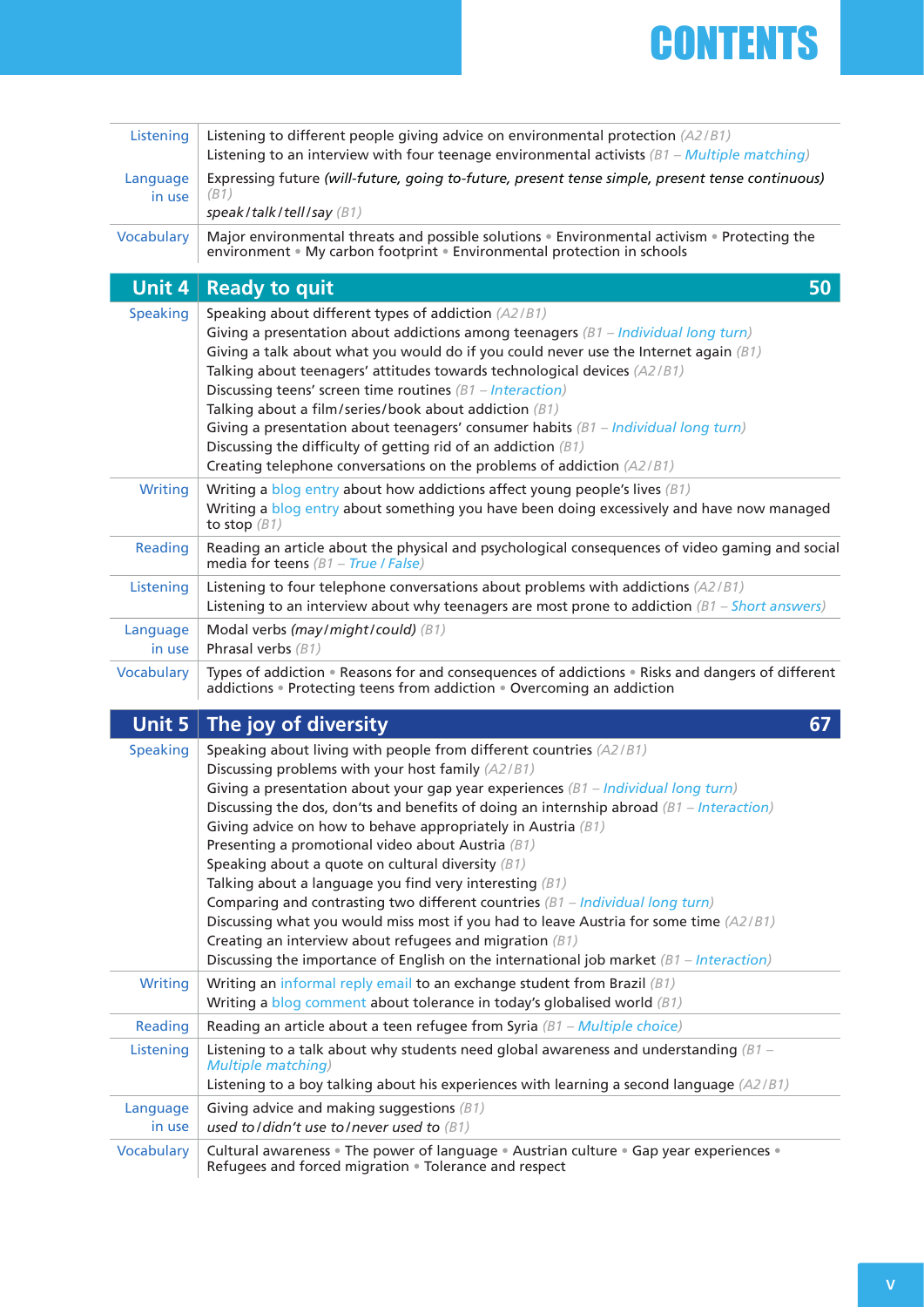## **Unit 6 Innovation through dedication 83**

| <b>Speaking</b>    | Speaking about the greatest inventions of our time (A2/B1)<br>Presenting an innovative machine/tool/lab instrument $(B1 - Individual long turn)$<br>Discussing the idea of an English-teaching robot $(B1)$<br>Presenting an invention that you consider particularly useless $(B1 - Individual long turn)$<br>Presenting the concept of Austrian Higher Technical/Vocational Colleges $\beta$ 1 -<br>Individual long turn)<br>Discussing innovation trends in society in the last decades $(B1)$<br>Speaking about a quote on making the impossible possible $(B1)$<br>Discussing the chances of change $(B1 - Interation)$<br>Giving a presentation about one digital device that you could not imagine living without<br>(B1 - Individual long turn) |
|--------------------|---------------------------------------------------------------------------------------------------------------------------------------------------------------------------------------------------------------------------------------------------------------------------------------------------------------------------------------------------------------------------------------------------------------------------------------------------------------------------------------------------------------------------------------------------------------------------------------------------------------------------------------------------------------------------------------------------------------------------------------------------------|
| Writing            | Writing a blog comment about innovations in society $(B1)$<br>Writing an informal email to an online seller $(B1)$                                                                                                                                                                                                                                                                                                                                                                                                                                                                                                                                                                                                                                      |
| Reading            | Reading an article about a teen inventor $(B1 - Short\ answers)$                                                                                                                                                                                                                                                                                                                                                                                                                                                                                                                                                                                                                                                                                        |
| Listening          | Listening to an interview with a teen inventor $(B1)$<br>Listening to an interview with five students about innovative ideas for schools $(A2/B1 -$<br>Short answers)                                                                                                                                                                                                                                                                                                                                                                                                                                                                                                                                                                                   |
| Language<br>in use | Passive constructions $(B1)$<br>Describing processes/Giving instructions $(B1)$                                                                                                                                                                                                                                                                                                                                                                                                                                                                                                                                                                                                                                                                         |
| Vocabulary         | Greatest inventions of our time • Teen inventors • Innovative ideas for school • Innovation<br>trends in society . Chances of change                                                                                                                                                                                                                                                                                                                                                                                                                                                                                                                                                                                                                    |

## **Self-assessment checklist 3. Semester – Kompetenzmodul 3 98**

|  | 4. Semester - Kompetenzmodul 4 |
|--|--------------------------------|
|  |                                |

| Unit 7             | <b>Career coaching</b><br>100                                                                                                                                                                                                                                                                                                                                                                                                                                        |
|--------------------|----------------------------------------------------------------------------------------------------------------------------------------------------------------------------------------------------------------------------------------------------------------------------------------------------------------------------------------------------------------------------------------------------------------------------------------------------------------------|
| <b>Speaking</b>    | Talking about the tasks and duties in different jobs $(B1)$<br>Discussing the gender gap in schools and technical jobs $(B1)$<br>Giving a presentation about gender equality in technical education $(\beta 1 - Individual long turn)$<br>Speaking about the pros and cons of internships $(B1 - Interation)$<br>Speaking about the dos and taboos in job interviews $(B1 - Interation)$<br>Speaking about your internship experiences $(B1 - Individual long turn)$ |
| Writing            | Writing an email of application for an internship abroad $(B1)$<br>Writing an email of application for a scholarship $(B1)$<br>Writing a formal reply email about a job interview (A2/B1)                                                                                                                                                                                                                                                                            |
| Reading            | Reading an article about women in technical fields $(B1 - True)$ False)                                                                                                                                                                                                                                                                                                                                                                                              |
| Listening          | Listening to an interview with a female software engineer $(B1)$<br>Listening to four teenagers talking about their internship experiences $(B1 - Multiple matching)$<br>Listening to an interview about the dos and taboos in job interviews $(B1)$                                                                                                                                                                                                                 |
| Language<br>in use | Conditional I, II and III (A2/B1)                                                                                                                                                                                                                                                                                                                                                                                                                                    |
| Vocabulary         | Different jobs and work life • Skills and qualifications needed for a job • Talking about women<br>in technical jobs . The pros and cons of internships . How to behave in job interviews                                                                                                                                                                                                                                                                            |
| Unit 8             | Sport up your life<br>117                                                                                                                                                                                                                                                                                                                                                                                                                                            |
| <b>Speaking</b>    | Talking about your favourite sports $(A2)$<br>Discussing sport quotes (A2/B1)<br>Speaking about various types of sports and the equipment you need $(A2)$<br>Talking about the advantages of team sports $(A2/B1)$<br>Giving a presentation about a certain type of sport $(B1 - Individual long turn)$<br>Speaking about the benefits and downsides of doing sports $(B1 - Interation)$                                                                             |

Speaking about e-sports *(B1)*

Speaking about your personal attitude towards sport *(B1 – Individual long turn)*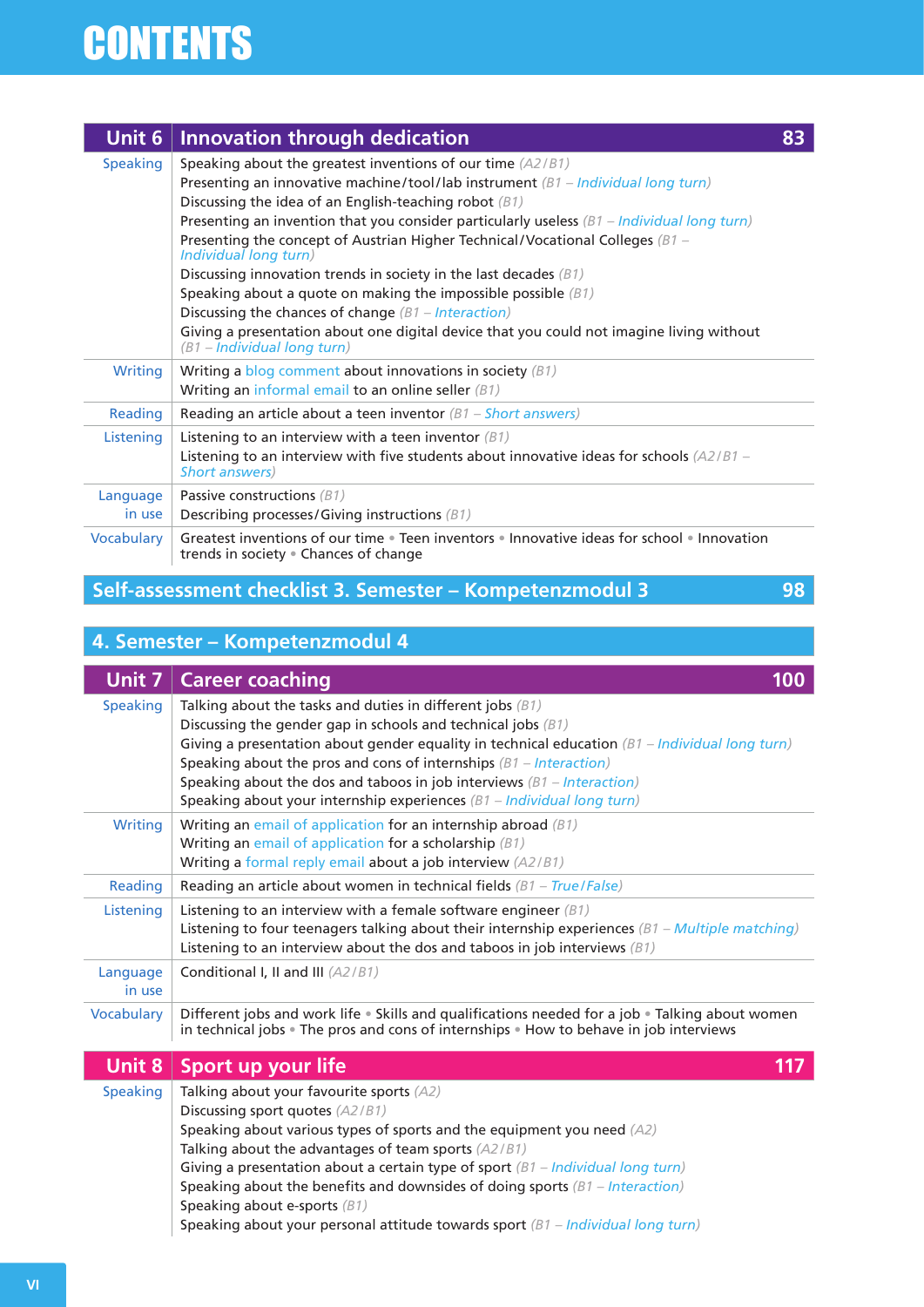

| <b>Writing</b>     | Writing an email to the editor about the benefits of doing sports $(B1)$<br>Writing an email to the editor about extreme sports $(B1)$                                                                                                                                                                                                                                                                                                                                              |  |
|--------------------|-------------------------------------------------------------------------------------------------------------------------------------------------------------------------------------------------------------------------------------------------------------------------------------------------------------------------------------------------------------------------------------------------------------------------------------------------------------------------------------|--|
| Reading            | Reading about different types of sports $(B1 - \text{Multiple matching})$<br>Reading an article about the negative aspects of youth sports (A2/B1 - Multiple matching)                                                                                                                                                                                                                                                                                                              |  |
| Listening          | Listening to a scientist talking about the benefits of doing physical activity $(B1)$<br>Listening to a computer science student talking about e-sports $(B1 - Multiple choice)$                                                                                                                                                                                                                                                                                                    |  |
| Language<br>in use | Present perfect tense simple (A2/B1)<br>Present perfect tense continuous (B1)                                                                                                                                                                                                                                                                                                                                                                                                       |  |
| <b>Vocabulary</b>  | Sport vocabulary . Different types of sports, equipment needed and places . The advantages<br>and disadvantages of doing sports . Talking about e-sports                                                                                                                                                                                                                                                                                                                            |  |
| Unit 9             | 134<br>You've got a friend                                                                                                                                                                                                                                                                                                                                                                                                                                                          |  |
| <b>Speaking</b>    | Discussing which character traits are important for you in a friend (A2/B1)<br>Speaking about the importance of having friends $(A2/B1 - Interation)$<br>Speaking about what makes a good friend (A2/B1)<br>Talking about toxic friendships (A2/B1)<br>Giving advice on what to do while in a toxic friendship $(B1)$<br>Discussing community service ideas for teenagers (A2/B1)<br>Speaking about the benefits and downsides of doing community service $(\beta 1 - Interaction)$ |  |
| <b>Writing</b>     | Writing a blog comment about toxic vs. healthy friendships $(B1)$<br>Writing a report about teenage volunteerism $(B1)$<br>Writing a report about what makes a good friend $(B1)$                                                                                                                                                                                                                                                                                                   |  |
| Reading            | Reading an article about what it means to be a good friend $(\beta 1 - Multiple matching)$                                                                                                                                                                                                                                                                                                                                                                                          |  |
| Listening          | Listening to a teen therapist talking about healthy and toxic friendships $(B1)$<br>Listening to World of Children Award winner Gregory John Smith $(B1 - Short\ answers)$                                                                                                                                                                                                                                                                                                          |  |
| Language<br>in use | Phrasal verbs (A2/B1)                                                                                                                                                                                                                                                                                                                                                                                                                                                               |  |
|                    |                                                                                                                                                                                                                                                                                                                                                                                                                                                                                     |  |
| <b>Vocabulary</b>  | Character traits . What friends should do . Friendship skills . Having a good friend . Toxic<br>friendships . Doing community service and volunteer work . Describing charts                                                                                                                                                                                                                                                                                                        |  |
| <b>Unit 10</b>     | <b>Great food. Great times.</b><br>149                                                                                                                                                                                                                                                                                                                                                                                                                                              |  |
| <b>Speaking</b>    | Speaking about your eating habits (A2/B1)<br>Describing how to prepare typical Austrian dishes (B1)<br>Discussing what makes a healthy diet (B1)<br>Making a reservation at a restaurant (A2)<br>Discussing the school canteen's food options $(B1)$<br>Giving a presentation about business dinner etiquette $(B1 - Individual long turn)$<br>Talking about food waste (A2/B1)<br>Discussing a healthy lifestyle $(B1 - Interation)$                                               |  |
| <b>Writing</b>     | Writing a blog entry about food trends $(B1)$<br>Writing a report about food waste $(B1)$<br>Writing a blog entry about the importance of reducing food waste $(B1)$                                                                                                                                                                                                                                                                                                                |  |
| Reading            | Reading an article about eating for academic success $(B1 - Short\ answers)$<br>Reading an article about rules of business dinner etiquette $(B1)$                                                                                                                                                                                                                                                                                                                                  |  |
| Listening          | Listening to an expert talking about food trends $(B1)$<br>Listening to a talk about food waste $(B1 - \text{Multiple matching})$                                                                                                                                                                                                                                                                                                                                                   |  |
| Language<br>in use | Linking words $(B1)$<br>Gerund with phrasal verbs $(B1)$<br>Gerund with to be-structures $(B1)$                                                                                                                                                                                                                                                                                                                                                                                     |  |